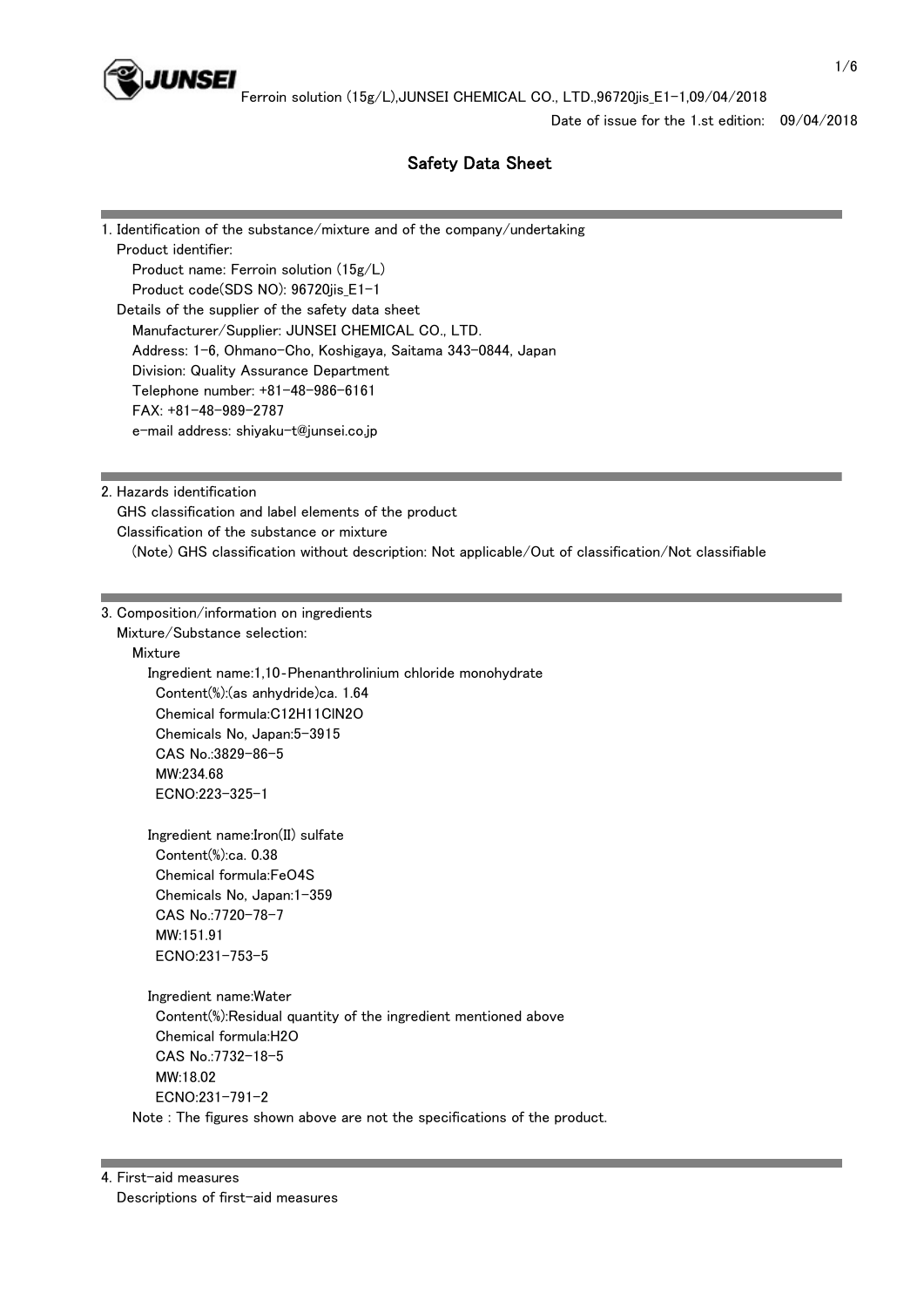

| IF INHALED<br>Remove person to fresh air and keep comfortable for breathing.<br>Call a POISON CENTER or doctor/physician if you feel unwell.<br>IF ON SKIN (or hair)<br>Take off immediately all contaminated clothing. Rinse skin with water/shower.<br>If skin irritation or rash occurs: Get medical advice/attention.<br>IF IN EYES<br>Rinse cautiously with water for several minutes. Remove contact lenses, if present and easy<br>to do. Continue rinsing.<br>If eye irritation persists: Get medical advice/attention.<br><b>IF SWALLOWED</b><br>Rinse mouth.<br>Call a POISON CENTER or doctor/physician if you feel unwell.<br>5. Fire-fighting measures<br>Extinguishing media<br>Suitable extinguishing media<br>Use appropriate extinguishing media suitable for surrounding facilities.<br>Specific hazards arising from the substance or mixture<br>Containers may explode when heated.<br>Fire may produce irritating, corrosive and/or toxic gases. |
|-----------------------------------------------------------------------------------------------------------------------------------------------------------------------------------------------------------------------------------------------------------------------------------------------------------------------------------------------------------------------------------------------------------------------------------------------------------------------------------------------------------------------------------------------------------------------------------------------------------------------------------------------------------------------------------------------------------------------------------------------------------------------------------------------------------------------------------------------------------------------------------------------------------------------------------------------------------------------|
|                                                                                                                                                                                                                                                                                                                                                                                                                                                                                                                                                                                                                                                                                                                                                                                                                                                                                                                                                                       |
|                                                                                                                                                                                                                                                                                                                                                                                                                                                                                                                                                                                                                                                                                                                                                                                                                                                                                                                                                                       |
|                                                                                                                                                                                                                                                                                                                                                                                                                                                                                                                                                                                                                                                                                                                                                                                                                                                                                                                                                                       |
|                                                                                                                                                                                                                                                                                                                                                                                                                                                                                                                                                                                                                                                                                                                                                                                                                                                                                                                                                                       |
|                                                                                                                                                                                                                                                                                                                                                                                                                                                                                                                                                                                                                                                                                                                                                                                                                                                                                                                                                                       |
|                                                                                                                                                                                                                                                                                                                                                                                                                                                                                                                                                                                                                                                                                                                                                                                                                                                                                                                                                                       |
|                                                                                                                                                                                                                                                                                                                                                                                                                                                                                                                                                                                                                                                                                                                                                                                                                                                                                                                                                                       |
|                                                                                                                                                                                                                                                                                                                                                                                                                                                                                                                                                                                                                                                                                                                                                                                                                                                                                                                                                                       |
|                                                                                                                                                                                                                                                                                                                                                                                                                                                                                                                                                                                                                                                                                                                                                                                                                                                                                                                                                                       |
|                                                                                                                                                                                                                                                                                                                                                                                                                                                                                                                                                                                                                                                                                                                                                                                                                                                                                                                                                                       |
|                                                                                                                                                                                                                                                                                                                                                                                                                                                                                                                                                                                                                                                                                                                                                                                                                                                                                                                                                                       |
|                                                                                                                                                                                                                                                                                                                                                                                                                                                                                                                                                                                                                                                                                                                                                                                                                                                                                                                                                                       |
|                                                                                                                                                                                                                                                                                                                                                                                                                                                                                                                                                                                                                                                                                                                                                                                                                                                                                                                                                                       |
|                                                                                                                                                                                                                                                                                                                                                                                                                                                                                                                                                                                                                                                                                                                                                                                                                                                                                                                                                                       |
|                                                                                                                                                                                                                                                                                                                                                                                                                                                                                                                                                                                                                                                                                                                                                                                                                                                                                                                                                                       |
|                                                                                                                                                                                                                                                                                                                                                                                                                                                                                                                                                                                                                                                                                                                                                                                                                                                                                                                                                                       |
|                                                                                                                                                                                                                                                                                                                                                                                                                                                                                                                                                                                                                                                                                                                                                                                                                                                                                                                                                                       |
|                                                                                                                                                                                                                                                                                                                                                                                                                                                                                                                                                                                                                                                                                                                                                                                                                                                                                                                                                                       |
|                                                                                                                                                                                                                                                                                                                                                                                                                                                                                                                                                                                                                                                                                                                                                                                                                                                                                                                                                                       |
|                                                                                                                                                                                                                                                                                                                                                                                                                                                                                                                                                                                                                                                                                                                                                                                                                                                                                                                                                                       |
|                                                                                                                                                                                                                                                                                                                                                                                                                                                                                                                                                                                                                                                                                                                                                                                                                                                                                                                                                                       |
|                                                                                                                                                                                                                                                                                                                                                                                                                                                                                                                                                                                                                                                                                                                                                                                                                                                                                                                                                                       |
|                                                                                                                                                                                                                                                                                                                                                                                                                                                                                                                                                                                                                                                                                                                                                                                                                                                                                                                                                                       |
| Advice for firefighters                                                                                                                                                                                                                                                                                                                                                                                                                                                                                                                                                                                                                                                                                                                                                                                                                                                                                                                                               |
| Specific fire-fighting measures                                                                                                                                                                                                                                                                                                                                                                                                                                                                                                                                                                                                                                                                                                                                                                                                                                                                                                                                       |
| Evacuate non-essential personnel to safe area.                                                                                                                                                                                                                                                                                                                                                                                                                                                                                                                                                                                                                                                                                                                                                                                                                                                                                                                        |
| Special protective equipment and precautions for fire-fighters                                                                                                                                                                                                                                                                                                                                                                                                                                                                                                                                                                                                                                                                                                                                                                                                                                                                                                        |
| Wear fire/flame resistant/retardant clothing.                                                                                                                                                                                                                                                                                                                                                                                                                                                                                                                                                                                                                                                                                                                                                                                                                                                                                                                         |
| Wear protective gloves/protective clothing/eye protection/face protection.                                                                                                                                                                                                                                                                                                                                                                                                                                                                                                                                                                                                                                                                                                                                                                                                                                                                                            |
| Firefighters should wear self-contained breathing apparatus with full face peace operated                                                                                                                                                                                                                                                                                                                                                                                                                                                                                                                                                                                                                                                                                                                                                                                                                                                                             |
|                                                                                                                                                                                                                                                                                                                                                                                                                                                                                                                                                                                                                                                                                                                                                                                                                                                                                                                                                                       |
| positive pressure mode.                                                                                                                                                                                                                                                                                                                                                                                                                                                                                                                                                                                                                                                                                                                                                                                                                                                                                                                                               |
|                                                                                                                                                                                                                                                                                                                                                                                                                                                                                                                                                                                                                                                                                                                                                                                                                                                                                                                                                                       |
| 6. Accidental release measures                                                                                                                                                                                                                                                                                                                                                                                                                                                                                                                                                                                                                                                                                                                                                                                                                                                                                                                                        |
| Personnel precautions, protective equipment and emergency procedures                                                                                                                                                                                                                                                                                                                                                                                                                                                                                                                                                                                                                                                                                                                                                                                                                                                                                                  |
| Ventilate area after material pick up is complete.                                                                                                                                                                                                                                                                                                                                                                                                                                                                                                                                                                                                                                                                                                                                                                                                                                                                                                                    |
| Wear proper protective equipment.                                                                                                                                                                                                                                                                                                                                                                                                                                                                                                                                                                                                                                                                                                                                                                                                                                                                                                                                     |
| Environmental precautions                                                                                                                                                                                                                                                                                                                                                                                                                                                                                                                                                                                                                                                                                                                                                                                                                                                                                                                                             |
|                                                                                                                                                                                                                                                                                                                                                                                                                                                                                                                                                                                                                                                                                                                                                                                                                                                                                                                                                                       |
|                                                                                                                                                                                                                                                                                                                                                                                                                                                                                                                                                                                                                                                                                                                                                                                                                                                                                                                                                                       |
| Avoid release to the rivers, lakes, ocean and groundwater.                                                                                                                                                                                                                                                                                                                                                                                                                                                                                                                                                                                                                                                                                                                                                                                                                                                                                                            |
| Methods and materials for containment and cleaning up                                                                                                                                                                                                                                                                                                                                                                                                                                                                                                                                                                                                                                                                                                                                                                                                                                                                                                                 |
| Absorb spill with inert material (dry sand, earth, et al), then place in a chemical waste container.                                                                                                                                                                                                                                                                                                                                                                                                                                                                                                                                                                                                                                                                                                                                                                                                                                                                  |
| Preventive measures for secondary accident                                                                                                                                                                                                                                                                                                                                                                                                                                                                                                                                                                                                                                                                                                                                                                                                                                                                                                                            |
| Collect spillage.                                                                                                                                                                                                                                                                                                                                                                                                                                                                                                                                                                                                                                                                                                                                                                                                                                                                                                                                                     |
|                                                                                                                                                                                                                                                                                                                                                                                                                                                                                                                                                                                                                                                                                                                                                                                                                                                                                                                                                                       |
|                                                                                                                                                                                                                                                                                                                                                                                                                                                                                                                                                                                                                                                                                                                                                                                                                                                                                                                                                                       |
| 7. Handling and storage                                                                                                                                                                                                                                                                                                                                                                                                                                                                                                                                                                                                                                                                                                                                                                                                                                                                                                                                               |
| Precautions for safe handling                                                                                                                                                                                                                                                                                                                                                                                                                                                                                                                                                                                                                                                                                                                                                                                                                                                                                                                                         |
| Preventive measures                                                                                                                                                                                                                                                                                                                                                                                                                                                                                                                                                                                                                                                                                                                                                                                                                                                                                                                                                   |
| (Protective measures against fire and explosion)                                                                                                                                                                                                                                                                                                                                                                                                                                                                                                                                                                                                                                                                                                                                                                                                                                                                                                                      |
| Keep away from heat/sparks/open flames/hot surfaces. - No smoking.                                                                                                                                                                                                                                                                                                                                                                                                                                                                                                                                                                                                                                                                                                                                                                                                                                                                                                    |
| Exhaust/ventilator                                                                                                                                                                                                                                                                                                                                                                                                                                                                                                                                                                                                                                                                                                                                                                                                                                                                                                                                                    |
| Exhaust/ventilator should be available.                                                                                                                                                                                                                                                                                                                                                                                                                                                                                                                                                                                                                                                                                                                                                                                                                                                                                                                               |
|                                                                                                                                                                                                                                                                                                                                                                                                                                                                                                                                                                                                                                                                                                                                                                                                                                                                                                                                                                       |
| Safety treatments                                                                                                                                                                                                                                                                                                                                                                                                                                                                                                                                                                                                                                                                                                                                                                                                                                                                                                                                                     |
| Avoid contact with skin.<br>Avoid contact with eyes.                                                                                                                                                                                                                                                                                                                                                                                                                                                                                                                                                                                                                                                                                                                                                                                                                                                                                                                  |
|                                                                                                                                                                                                                                                                                                                                                                                                                                                                                                                                                                                                                                                                                                                                                                                                                                                                                                                                                                       |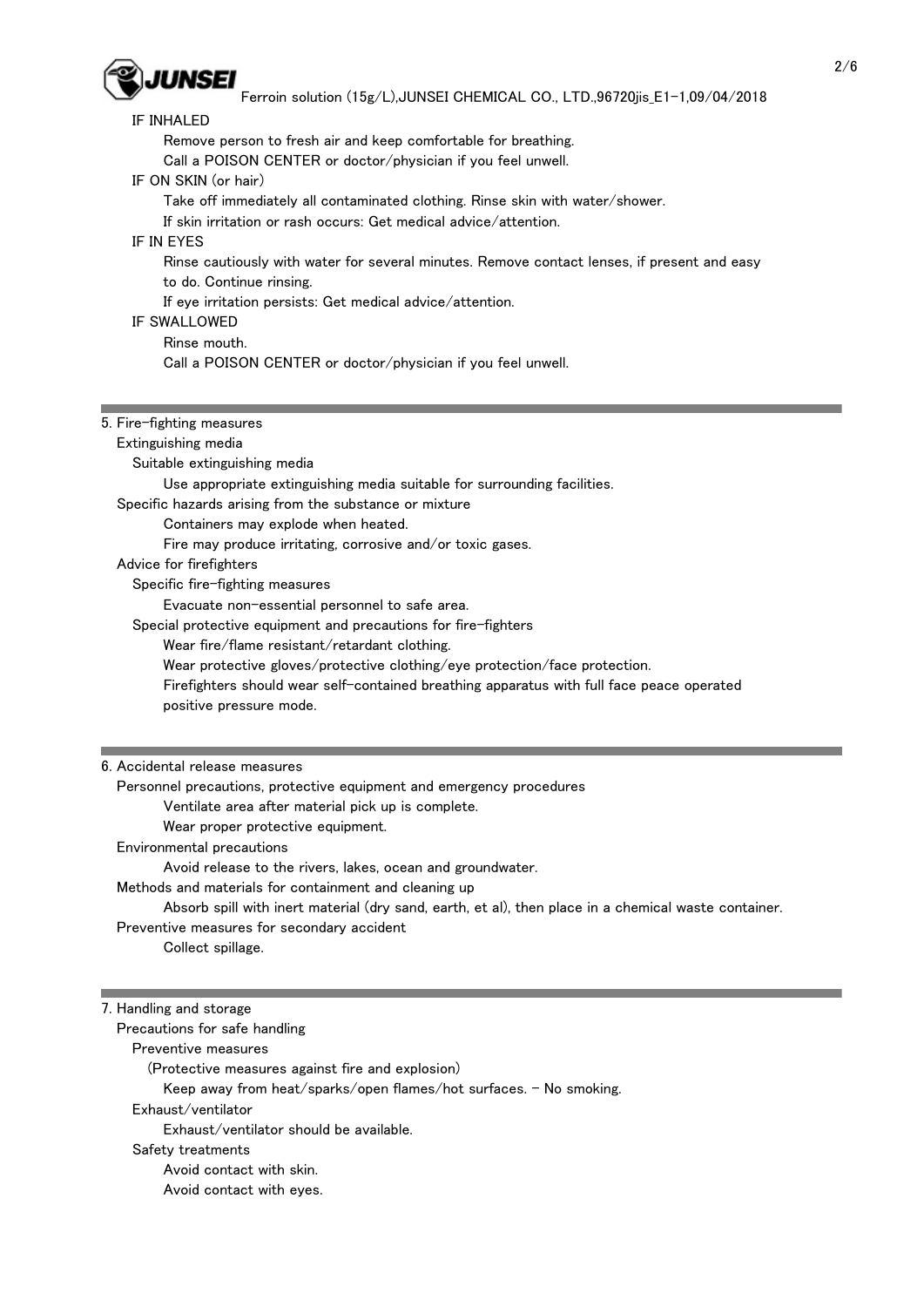

 Avoid breathing dust, fume, gas, mist or vapor. Safety Measures/Incompatibility Wear protective gloves, protective clothing or face protection. Use personal protective equipment as required. When using do not eat, drink or smoke. Conditions for safe storage, including any incompatibilities Recommendation for storage Store in a well-ventilated place. Keep container tightly closed.

Keep cool. Protect from sunlight.

| 8. Exposure controls/personal protection                                         |
|----------------------------------------------------------------------------------|
| Control parameters                                                               |
| No control value data available in MHLW                                          |
| Adopted value                                                                    |
| $(Iron(II) \text{ sulfate})$                                                     |
|                                                                                  |
| No Adopted value data available in JSOH                                          |
| ACGIH(1990) TWA: 1mg-Water-soluble Fe/m3 (URT & skin irr)                        |
| Exposure controls                                                                |
| Appropriate engineering controls                                                 |
| Do not use in areas without adequate ventilation.                                |
| Eye wash station should be available.                                            |
| Washing facilities should be available.                                          |
| Individual protection measures                                                   |
| Respiratory protection                                                           |
| Wear respiratory protection.                                                     |
| Hand protection                                                                  |
| Wear protective gloves.                                                          |
| Consult with your glove and/or personnel equipment manufacturer for selection of |
| appropriate compatible materials.                                                |
| Eye protection                                                                   |
| Wear eye/face protection.                                                        |
|                                                                                  |

# 9. Physical and Chemical Properties Information on basic physical and chemical properties Physical properties Appearance: Liquid Color: Dark reddish-brown Odor data N.A. pH data N.A. Phase change temperature Initial Boiling Point/Boiling point data N.A. Melting point/Freezing point data N.A. Decomposition temperature data N.A. Flash point data N.A. Auto-ignition temperature data N.A. Vapor pressure data N.A. Vapor density data N.A. Specific gravity/Density data N.A. **Solubility**  Solubility in water: Miscible n-Octanol /water partition coefficient data N.A.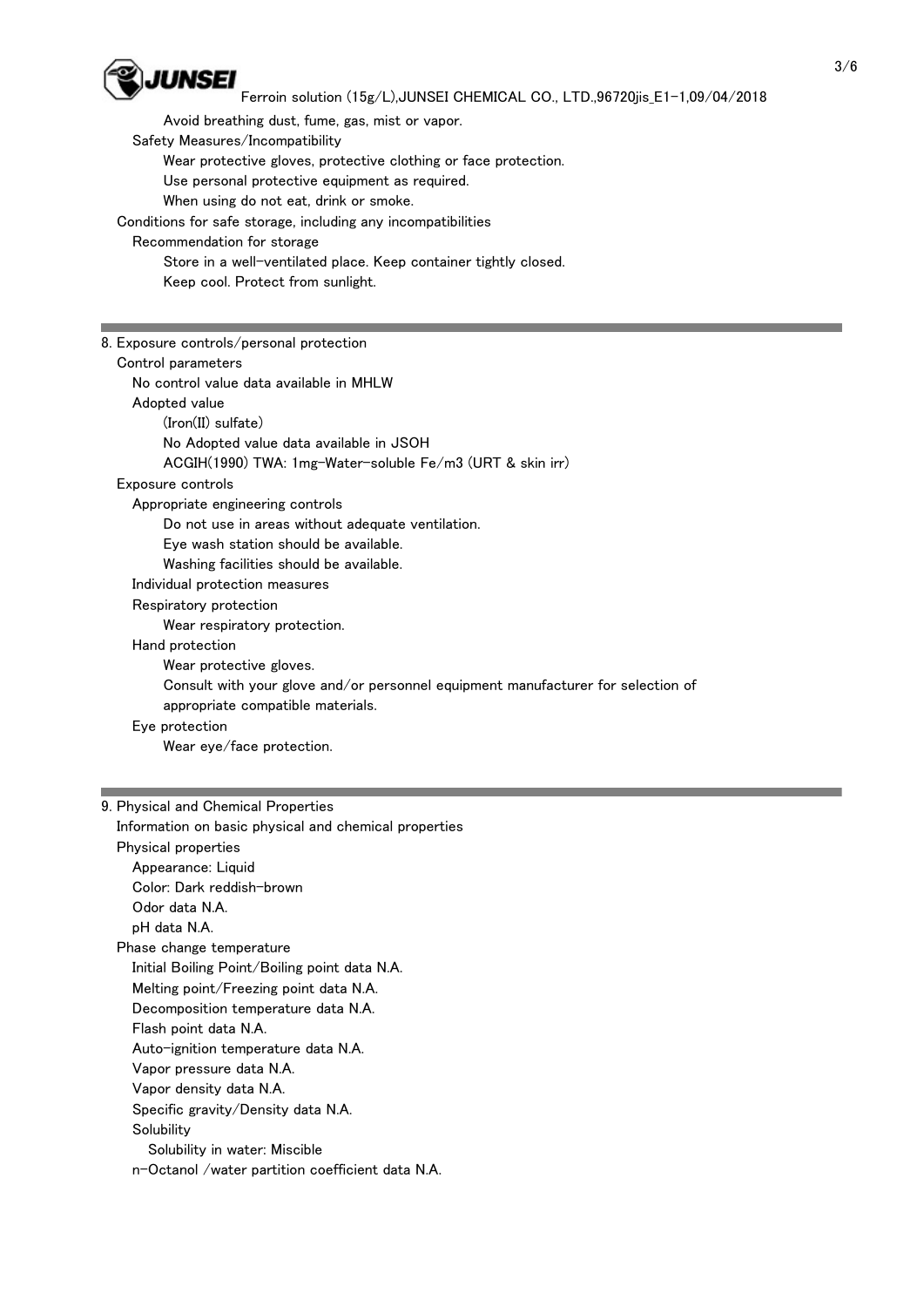

| 10. Stability and Reactivity                         |
|------------------------------------------------------|
| Chemical stability                                   |
| Stable under normal storage/handling conditions.     |
| Conditions to avoid                                  |
| Contact with incompatible materials.                 |
| Heat.                                                |
| Hazardous decomposition products                     |
| Carbon oxides, Sulfur oxides, Nitrogen oxides        |
|                                                      |
|                                                      |
| 11. Toxicological Information                        |
| Information on toxicological effects                 |
| No Acute toxicity data available                     |
| No Irritant properties data available                |
| No Allergenic and sensitizing effects data available |
| No Mutagenic effects data available                  |
| No Carcinogenic effects data available               |
| No reproductive toxicity data available              |
| No STOT-single/repeated exposure data available      |
| No Aspiration hazard data available                  |
|                                                      |
|                                                      |
|                                                      |

12. Ecological Information

**Ecotoxicity** 

No Aquatic toxicity data available

No Persistence and degradability data available

No Bioaccumulative potential data available

#### 13. Disposal considerations

Waste treatment methods

Dispose of contents/container in accordance with local/national regulation.

## 14. Transport Information UN No, UN CLASS Not applicable to UN NO.

15. Regulatory Information

 Safety, health and environmental regulations/legislation specific for the substance or mixture Transport in bulk according to Annex II of MARPOL73/78 and IBC Code

Non Noxious Liquid ; Cat. OS

Water

US major regulations

**TSCA** 

1,10‐Phenanthrolinium chloride monohydrate; Iron(II) sulfate; Water

Other regulatory information

 We are not able to check up the regulatory information in regard to the substances in your country or region, therefore, we request this matter would be filled by your responsibility. Regulatory information with regard to this substance in your country or in your region should be examined by your own responsibility.

Ensure this material in compliance with federal requirements and ensure conformity to local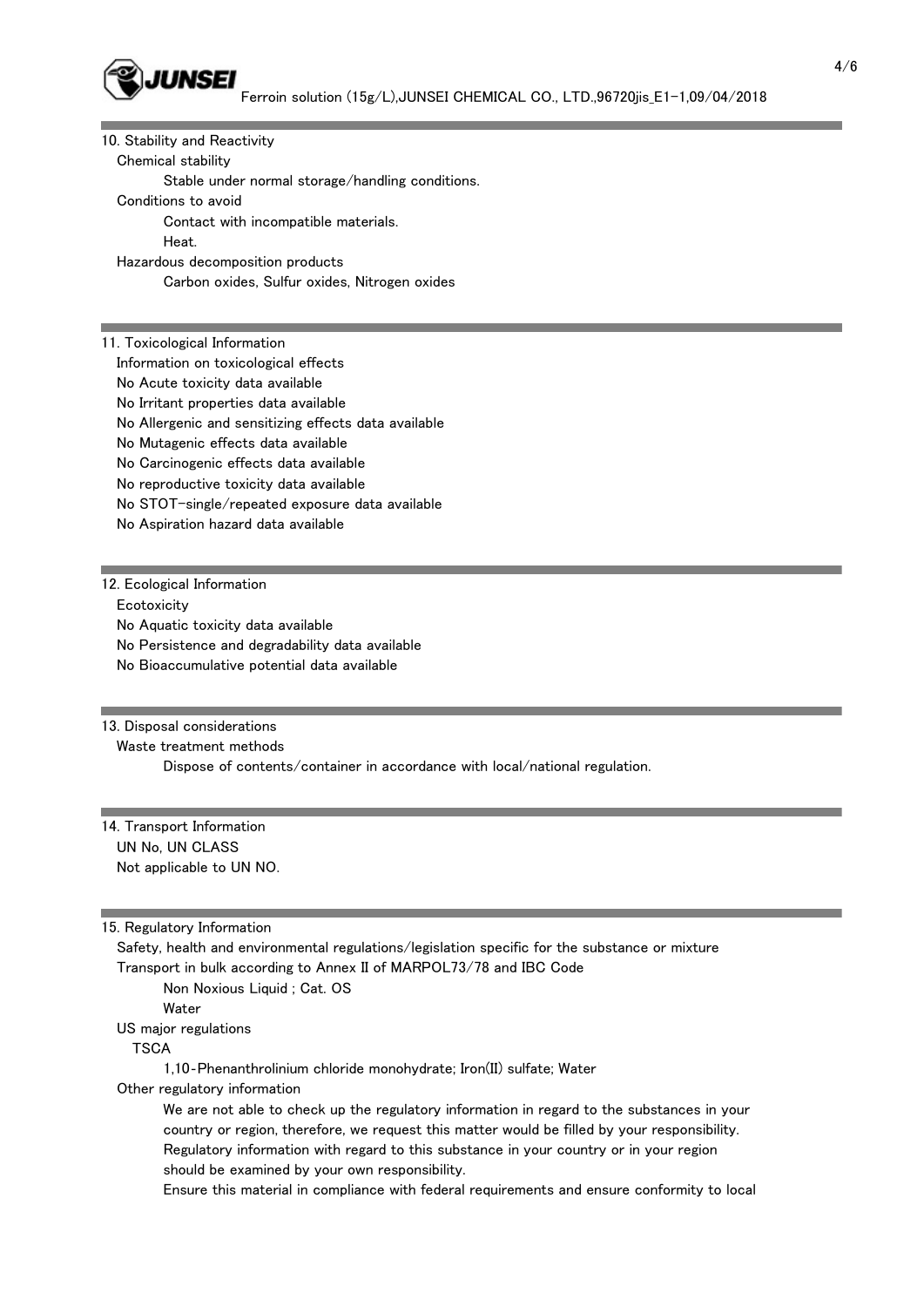

regulations.

## 16. Other information

## Reference Book

 Globally Harmonized System of classification and labelling of chemicals, (5th ed., 2013), UN Recommendations on the TRANSPORT OF DANGEROUS GOODS 19th edit., 2015 UN Classification, labelling and packaging of substances and mixtures (table3-1 ECNO6182012) 2016 EMERGENCY RESPONSE GUIDEBOOK (US DOT)

2017 TLVs and BEIs. (ACGIH)

http://monographs.iarc.fr/ENG/Classification/index.php

Supplier's data/information

 NITE Chemical Risk Information Platform(NITE-CHRIP)http://www.safe.nite.go.jp/japan/db.html GHS Classification Guidance for Enterprises 2013 Revised Edition (August, 2013,METI)

## General Disclaimer

 This information contained in this data sheet represents the best information currently available to us. However, no warranty is made with respect to its completeness and we assume no liability resulting from its use. It are advised to make their own tests to determinate the safety and suitability of each such product or combination for their own purposes.